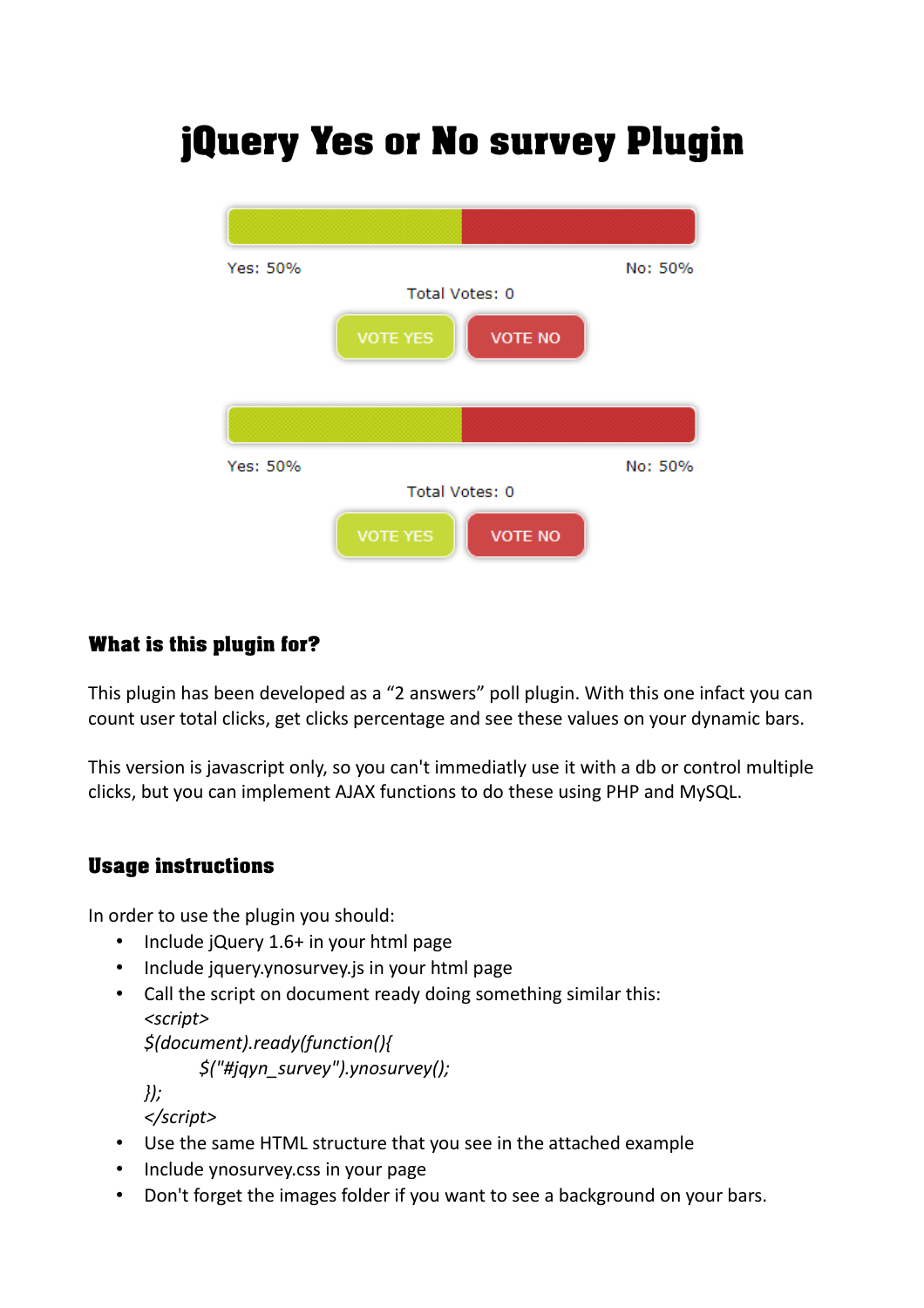## Multiple polls on the same page

You can create unlimited polls on the same page using differents ID for each one. So, for example, you could do something like this:

*\$(document).ready(function(){ \$("#jqyn\_survey").ynosurvey(); \$("#jqyn\_survey2").ynosurvey();*

*});*



## Editable parts

You can remove uneseful html part, but be sure that the bars are always visible; you can also modify CSS and images as you prefer but pay attention to the bars!

#### Browser support

This plugin has been tested on all the major browser. It works on:

- Mozilla Firefox 3+
- Google Chrome
- Safari 5+
- Opera 9+
- Internet Explorer 6+

Only in modern browser that supports box-shadow and round corners you can see graceful graphic effects.